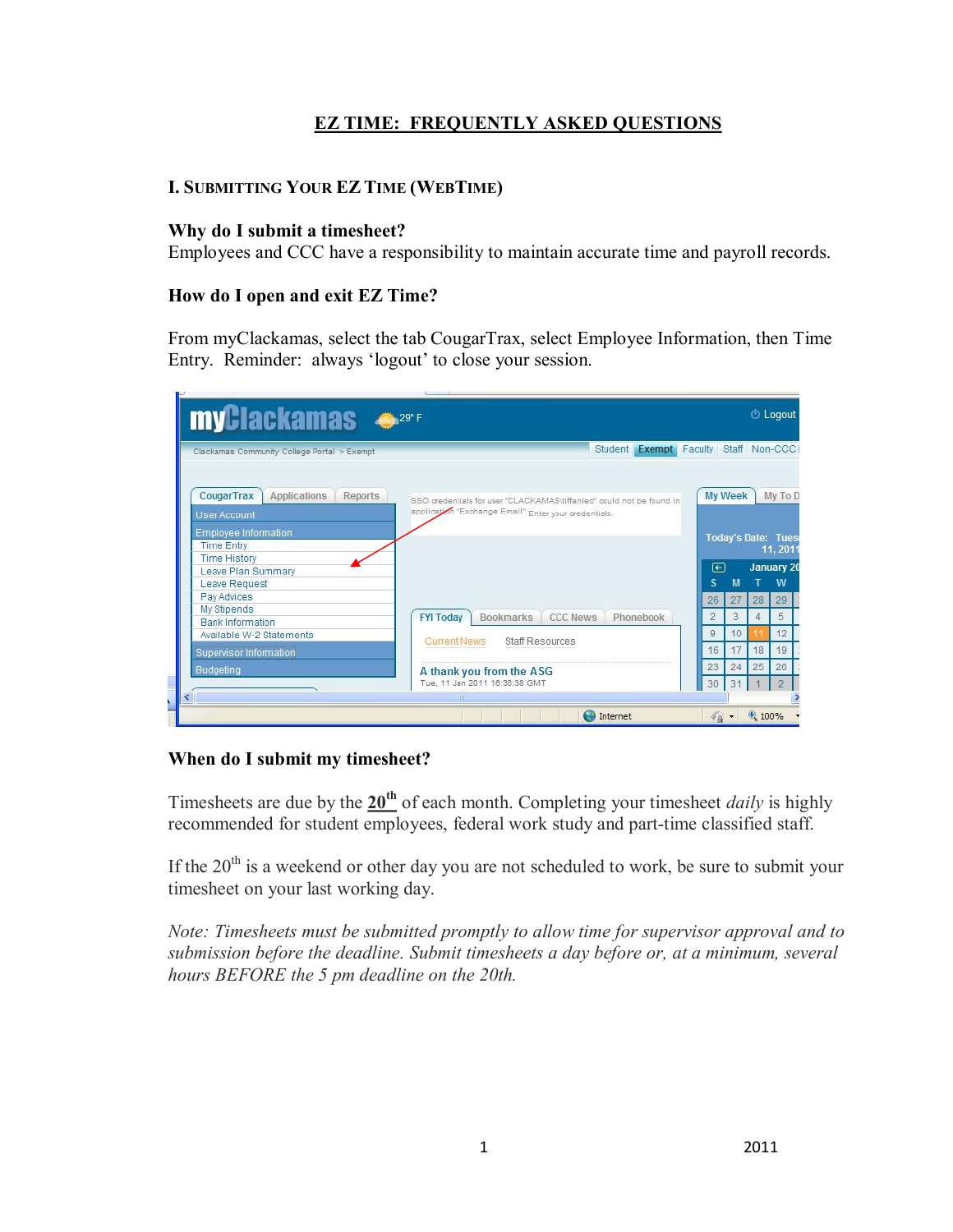#### **Can I submit my timesheet in advance of the due date?**

Yes, you can submit your timesheet early, but only if the pay period has been opened. Timesheets can only be submitted during the current pay period. If the pay period has not opened you cannot submit the timesheet.

For example, on February 20 you will see February 20 through March 19 paycycle, but won't be able to view March 20 through April 19, until March 20.

### **What do I do if I miss the submission deadline?**

Notify your supervisor immediately. They will submit the time on your behalf. Be sure to provide your supervisor with any corrections. Timesheets can only be submitted during the current pay period. If the pay period has closed, you cannot submit the timesheet.

### **How do I correct my hours if I've already submitted my timesheet?**

First, check the status of your timesheet by logging into myClackamas, Employee Information, and then Time Entry.

· **Pending:** If your timesheet is "Pending," you can still make any necessary corrections.

|                                                                                                                                |                  |  | ïФN | <b>Lower</b> |                   |  | <b>I UUIS</b> |
|--------------------------------------------------------------------------------------------------------------------------------|------------------|--|-----|--------------|-------------------|--|---------------|
| Friday<br>02/18/11                                                                                                             |                  |  |     | $\checkmark$ |                   |  |               |
| 02/19/11<br>Saturday                                                                                                           |                  |  |     | $\ddotmark$  |                   |  |               |
|                                                                                                                                |                  |  |     |              |                   |  |               |
| Additional Time(Prior Period)                                                                                                  |                  |  |     |              |                   |  |               |
| Checking this box becomes your electronic signature acknowledging your submitted time as accurate and ready for supervisor app |                  |  |     |              |                   |  |               |
| Г                                                                                                                              |                  |  |     |              |                   |  |               |
| <b>Supervisor Decision</b>                                                                                                     | Pending Approval |  |     |              |                   |  |               |
| <b>Supervisor Comments</b>                                                                                                     |                  |  |     |              | <b>Time Entry</b> |  |               |

· **Once you electronically sign the timesheet,** then your supervisor can make the correction or return your timesheet to you (e.g. reject) so you can correct it. You must resubmit your timesheet to your supervisor after making changes.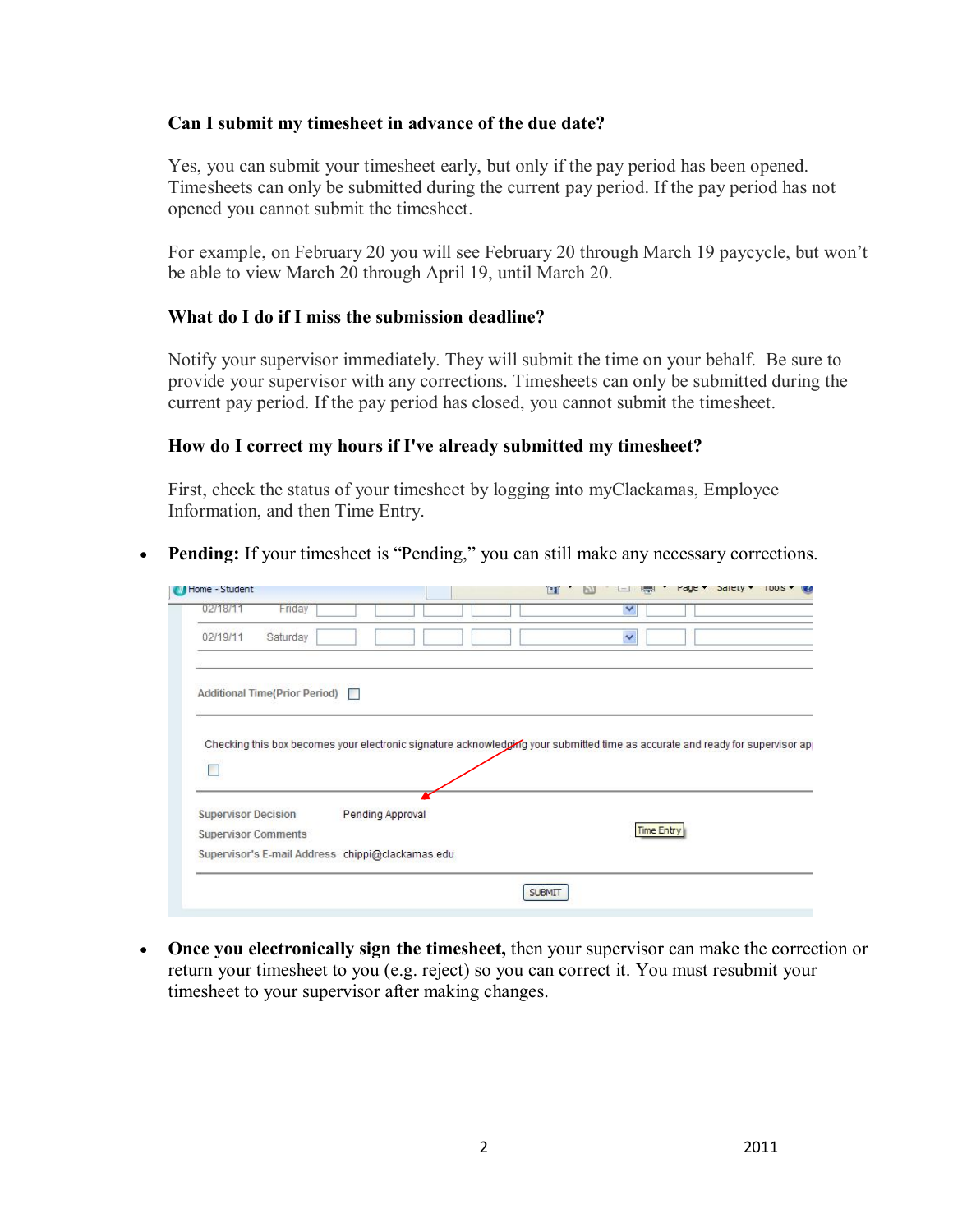### **How do I submit time for more than one position?**

Position Selection is the first screen of your timesheet. If you work several positions, use this screen to select the correct position and timesheet for submission.

### **Can errors be corrected online after the submission deadline?**

Yes, if your supervisor has not approved your timesheet. Otherwise, contact Payroll and your supervisor.

### **Can my supervisor submit my timesheet if I am not at work?**

Yes, your supervisor can submit your time; however, please notify him/her to request that the hours worked be submitted on your behalf. Be sure to provide any corrections.

### **What if my supervisor doesn't approve my timesheet by the deadline?**

Check your e-mail. Please contact your supervisor if you are concerned about the approval of your timesheet. If your supervisor is out, then it is their responsibility to notify their backup approver (e.g. alternate).

### **Are employees notified if their supervisor changes their timesheet?**

Supervisors will note the reasons for making adjustments to the timesheet in the comments section. This generates an automatic e-mail to the employee.

# **What is the purpose of the "Comments Box?"**

The Comments box is for making notes about timesheets. Supervisors can use it to explain why a timesheet was returned. Employees can use it to give details about their time.

#### **Do I have to put holiday hours on my timesheet?**

No. Remember that part-time classified, student employees and federal work study do not receive *paid* holidays. However, if your regularly scheduled workday is a holiday, you would enter that time as regular.

#### **Do social security numbers appear on the timesheet?**

No.

# **Who provides new employee training on timesheets?**

Supervisors and other department staff will assist new employees, HR and Payroll staff are also available to help.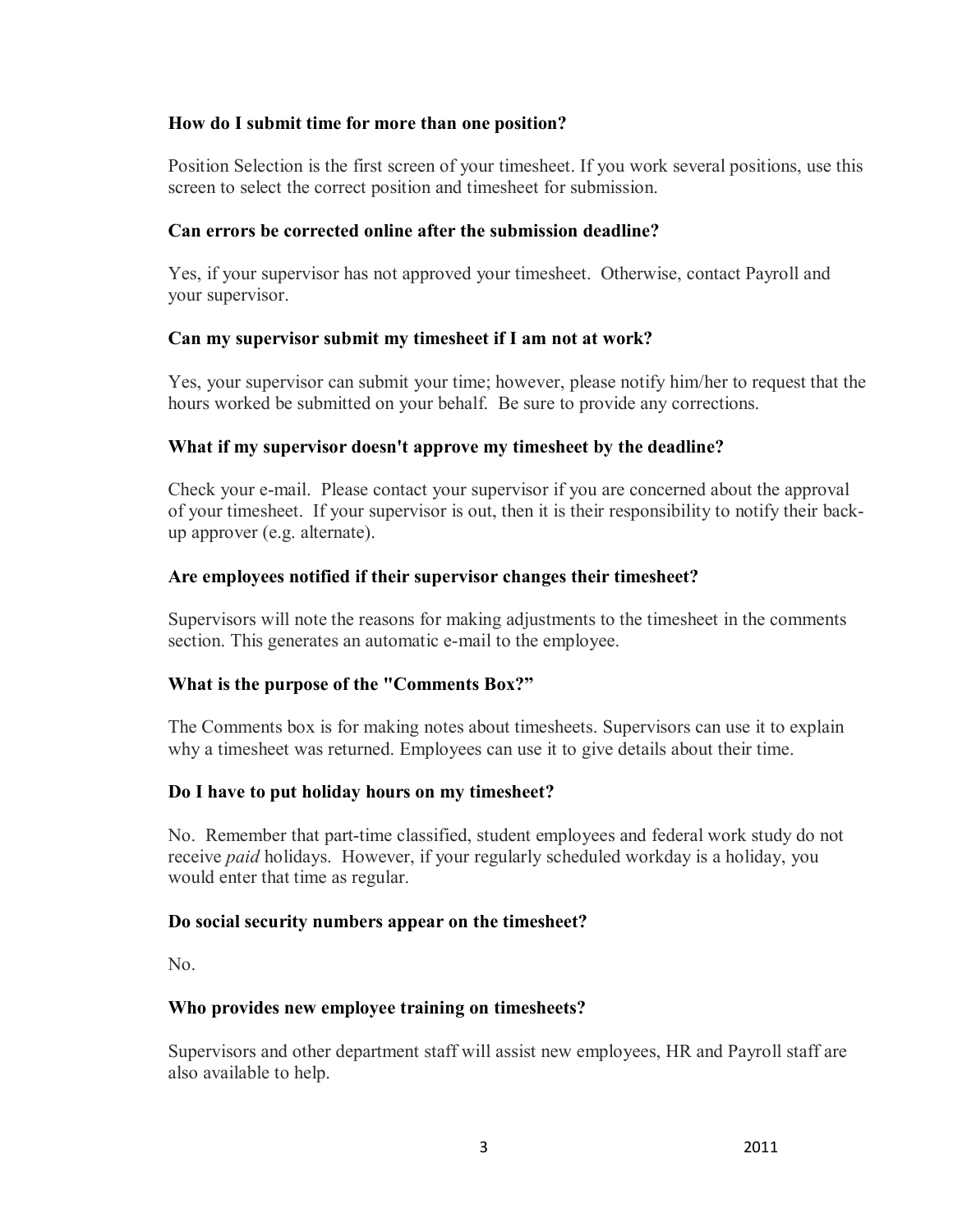# **Will employees get paid for overtime if supervisors fail to approve their timesheets?**

Yes, employees are paid overtime (or accrue comp time) only if they work over 40 hours in a workweek.

### **How does my supervisor know when my timesheet has been submitted?**

Supervisors must check their e-mail frequently, especially before the end of each pay period for submitted timesheets.

### **II. APPROVING TIME**

### **How do I know there are timesheets that require an approval?**

As a supervisor, you will receive an email notification that a timesheet is ready for approval. When you log into myClackamas, select the tab CougarTrax, then Supervisor Information, then Time Entry Approval.

### **What if I am notavailable to log on and approve my employee's timesheets?**

In the event that you cannot log on and approve timesheets submitted to you, notify your back-up approver (e.g. alternate) and request they log on and approve your assigned **timesheets** 

# **What if I am unable to log on to approve my employees' timesheets?**

If a technical problem occurs and you are unable to access the timesheets, call the HelpDesk (503.594.3500).

# **Do I need to look at each employee's timesheet individually?**

You should review individual timesheets, and then approve them as a group. It is always a good audit function for the supervisor to double check the hours listed against the employee's schedule to ensure that no mistakes have been made and to confirm that employees are getting advance permission for working hours beyond their regular schedule.

#### **On paper there was a way to scan through each person's hours. Is there an equivalent way to do this electronically?**

You can see each timesheet. Simply click on the person's name to see the timesheet summary. Click on the "next" button to go from one page of the timesheet to the next.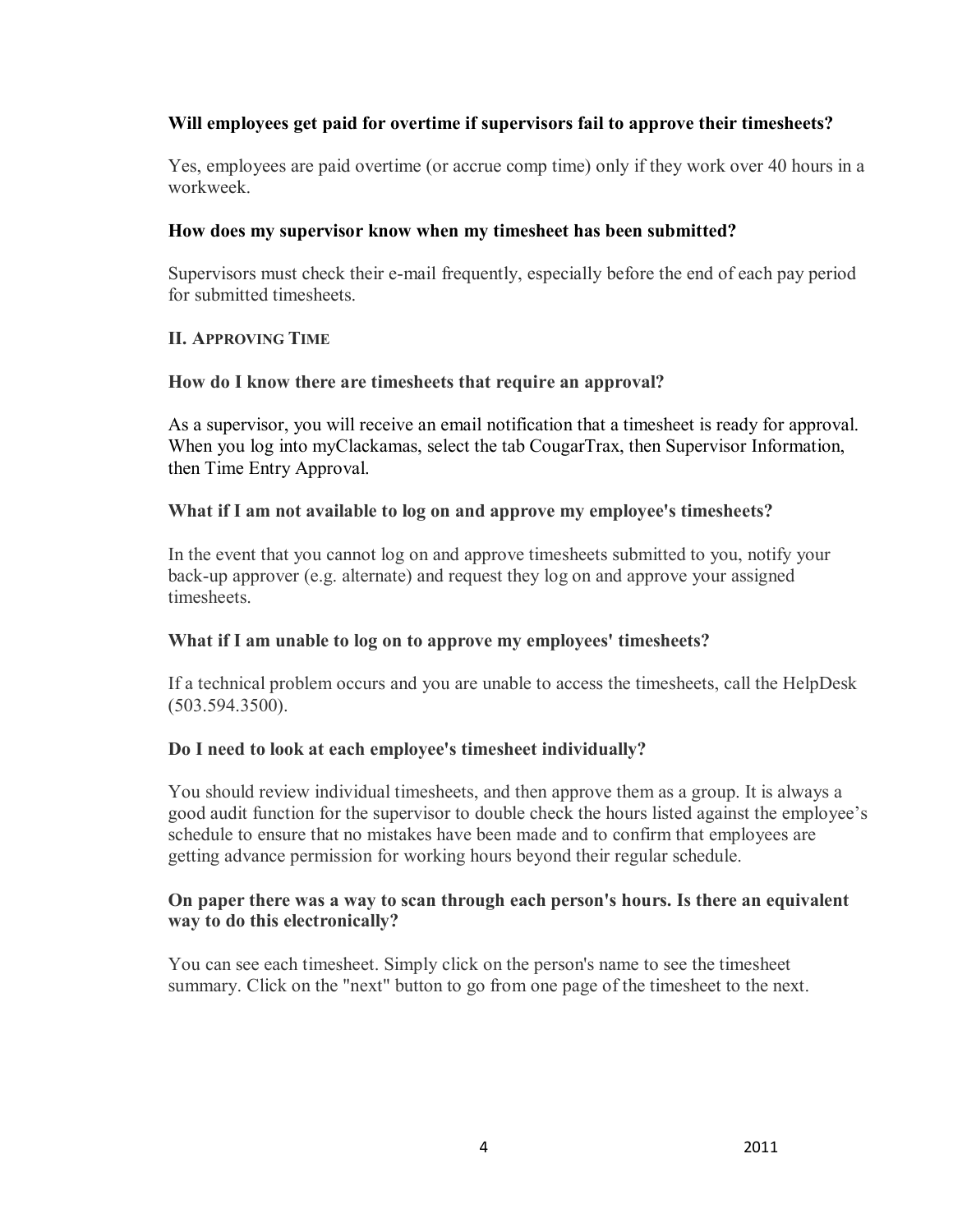### **What happens if I encounter an error on a timesheet?**

The best approach if you encounter an error, or a suspected error, is to contact the employee and verify information. After confirming the error, you should reject the timesheet. The timesheet will be sent back to the employee to make the necessary changes.

### **Can a supervisor review the timesheet before approval?**

Yes, supervisors can review timesheets throughout the pay period.

# **Can a supervisor go back and look at timesheets from previous periods?**

Yes, login to myClackamas, select the tab CougarTrax, then Employee Information, then Time History.

### **As a supervisor, what happens if I'm on vacation when payroll runs?**

You need to alert your back-up approver (e.g. alternate) who will approve the timesheets in your absence.

### **Do Alternates see the same information as Supervisors?**

Yes, after the alternate has been designated by the supervisor in 'Time Approval for Supervisors,' but just for that payperiod.

# **What happens if supervisors don't approve timesheets?**

Supervisors are responsible for verifying time and approving each timesheet. When supervisors do not approve their employees' timesheets, Payroll will process the hours as indicated on the timesheets. After the payroll process is complete, a report is generated which lists the supervisors who did not approve timesheets during that pay period.

# **How do I know if an employee is eligible for overtime?**

Non-exempt employees are eligible to earn overtime; part-time classified, student employees and federal work study fall in this category. They will record the exact number of hours they worked on the actual day they worked them. Keep in mind that they should not be working over 19.5 hours per week in accordance with federal work study guidelines and collective bargaining agreements.

#### **On approval days, is there a best time to review the timesheets?**

We recommend that you review the timesheets early in the day so you can follow up with anyone who has not submitted and clear up any discrepancies. Timesheets can be approved anytime after they are submitted to you.